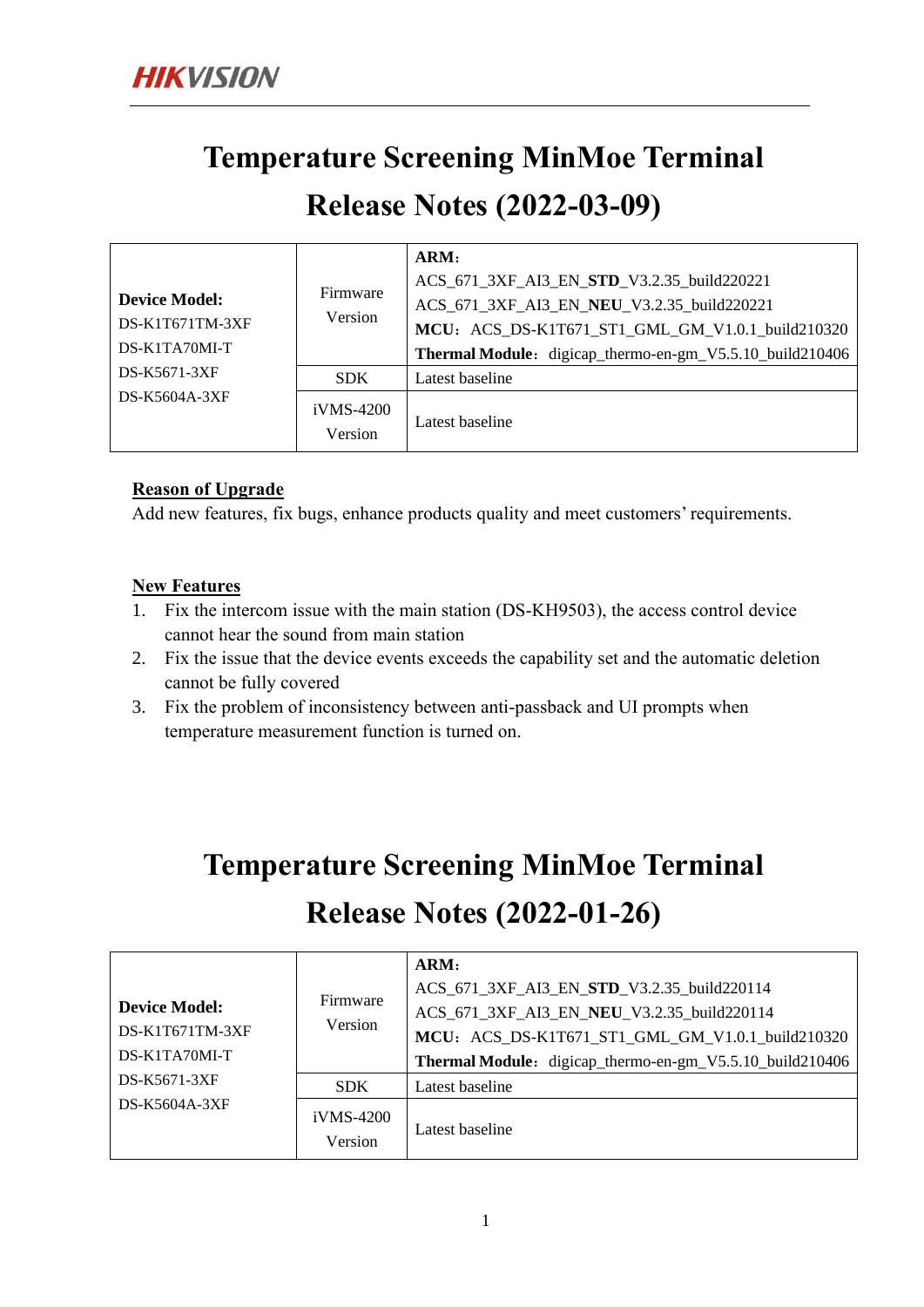#### **Reason of Upgrade**

Add new features, fix bugs, enhance products quality and meet customers' requirements.

#### **New Features**

4. Support advertisement mode: upload pictures from web and always display on the screen, recommend using company logo or advertisement picture.

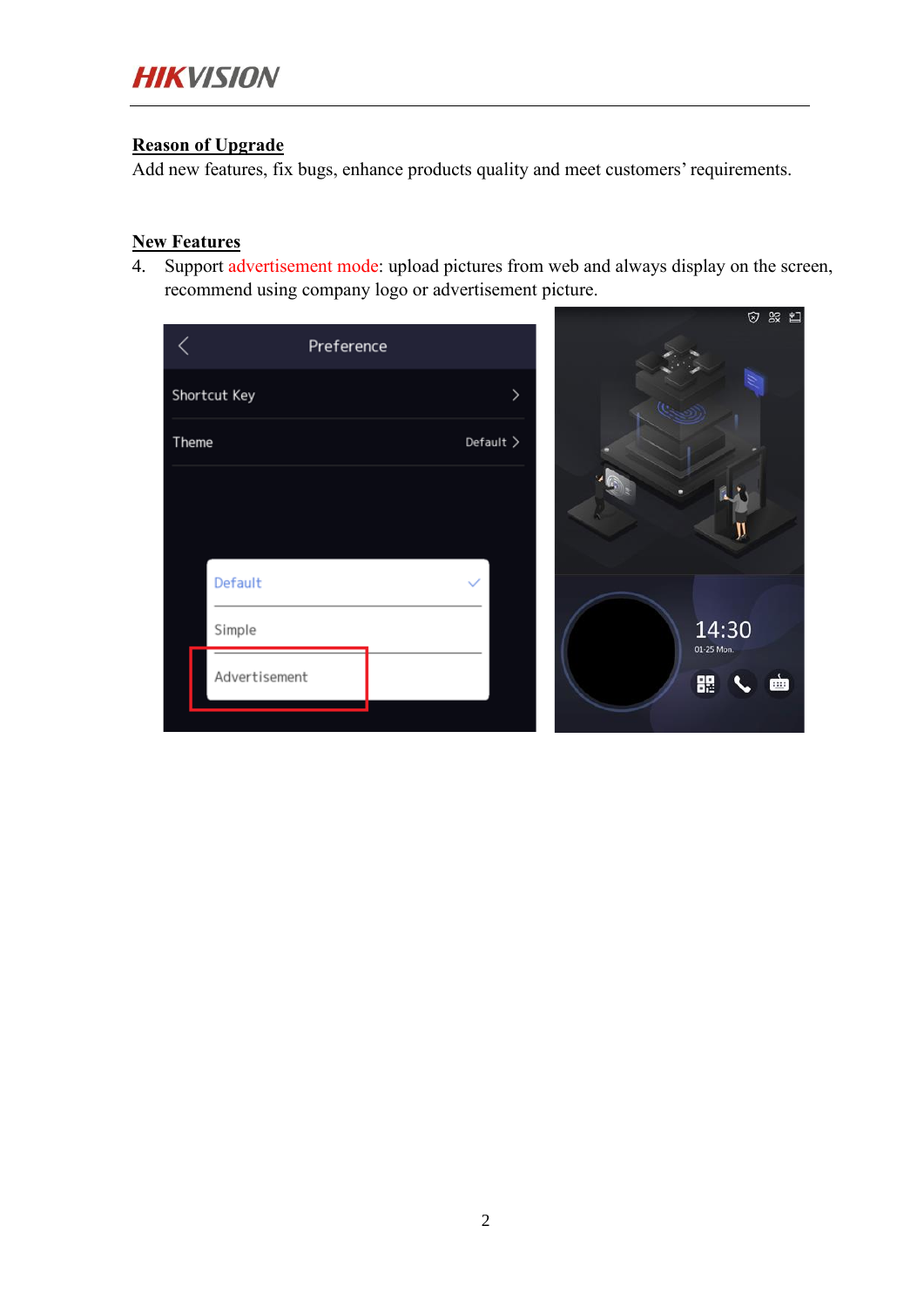

| <b>HIKVISION</b>                  | <b>Live View</b><br>User | <b>Configuration</b><br>Search                                                                            |
|-----------------------------------|--------------------------|-----------------------------------------------------------------------------------------------------------|
| $\Box$ Local                      | <b>Theme</b>             |                                                                                                           |
| System<br>$\checkmark$            |                          |                                                                                                           |
| <b>ED</b> Network<br>$\checkmark$ | Display Mode             | $\bigcirc$ Authentication Mode $\bigcirc$ Advertisement $\bigcirc$ Simple                                 |
| t <sup>1</sup> Video/Audio        | Sleep                    | ☑                                                                                                         |
| E Image                           | Sleep after              | S<br>60                                                                                                   |
| 值<br>Schedule<br>$\checkmark$     | Theme Management         | + Add Theme                                                                                               |
| <b>C</b> General                  |                          | Theme Type: Picture ② m<br>(0/8)                                                                          |
| Intercom<br>₹                     |                          | ـ                                                                                                         |
| <b>Access Control</b><br>Α        |                          | ٠                                                                                                         |
| Q.<br>Smart                       |                          |                                                                                                           |
| <b>E</b> Theme                    |                          |                                                                                                           |
|                                   |                          |                                                                                                           |
|                                   |                          |                                                                                                           |
|                                   |                          | Upload                                                                                                    |
|                                   | Play Schedule            | (i) Select a theme first and then set the playing time.                                                   |
|                                   |                          | <b>面</b> Delete All<br>X Delete                                                                           |
|                                   |                          | $\,0\,$<br>$\,$ $\,$<br>6<br>$\rm ^8$<br>$10$<br>$12\,$<br>14<br>16<br>18<br>20<br>22<br>$\ddot{4}$<br>24 |
|                                   | Slide Show Interval O    | $\mathbf{1}$<br>S                                                                                         |
|                                   |                          | Save                                                                                                      |

5. Support remote verification function for temperature-only mode

### 6. Support beauty function

|                 | <b>Basic Settings</b> |               | ✓      | Beauty            |  |
|-----------------|-----------------------|---------------|--------|-------------------|--|
| Voice Settings  |                       | $\mathcal{P}$ | Beauty |                   |  |
| Time Settings   |                       | ゝ             |        |                   |  |
| Sleeping (s)    |                       | $60$ $>$      |        |                   |  |
| Select Language |                       | English       |        |                   |  |
| Community No.   |                       | 1             |        |                   |  |
| Building No.    |                       | 1             |        |                   |  |
| Unit No.        |                       | 1             |        | Whiten            |  |
| Beauty          |                       | Enable        |        | $\mathbb{O}$      |  |
|                 |                       |               |        | $\textcircled{1}$ |  |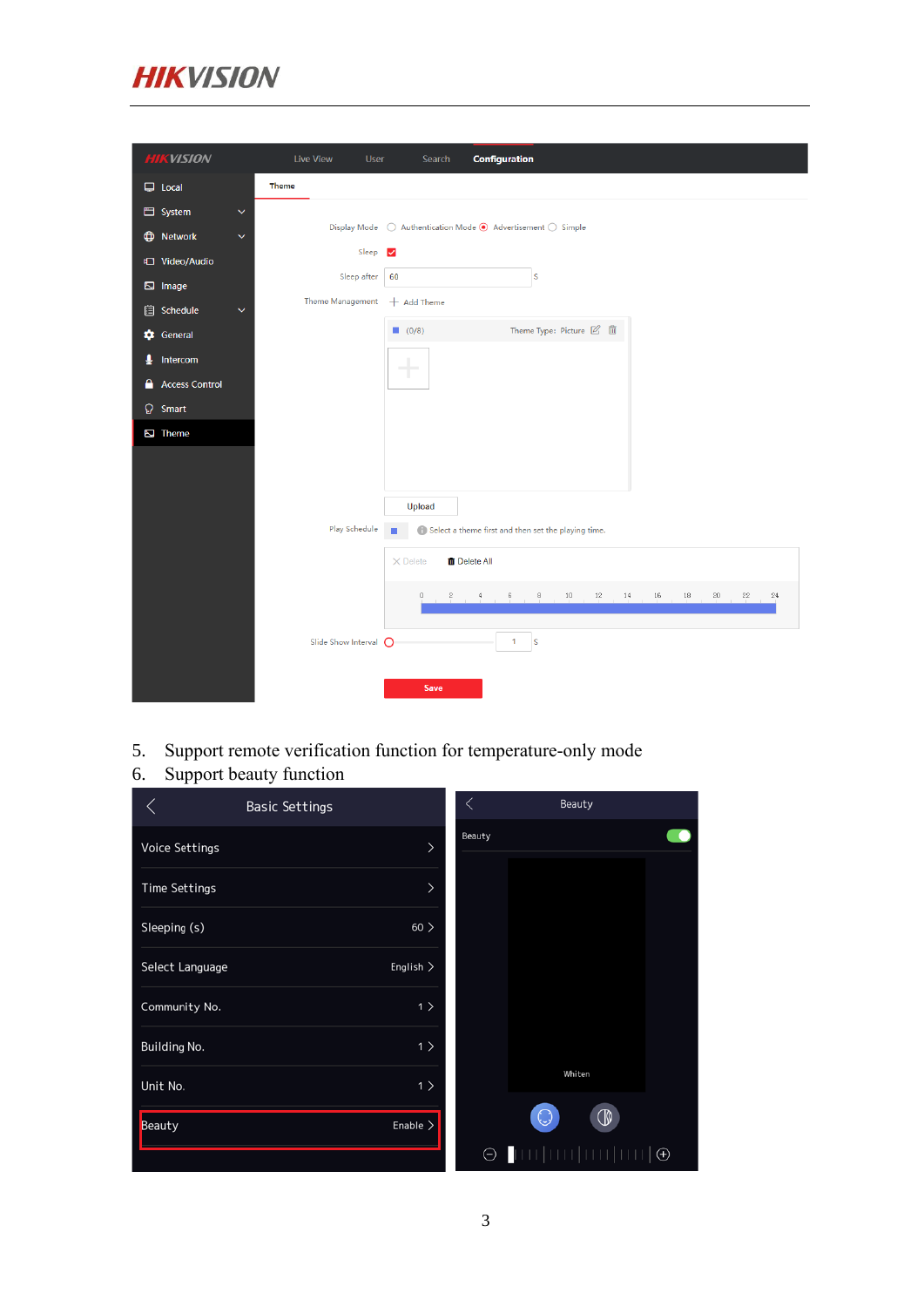

7. Support reset activation password with Hik-Connect APP and security email address.



## **Temperature Screening MinMoe Terminal Release Notes (2021-11-15)**

|                                                | Firmware               | ARM:<br>ACS_671_3XF_AI3_EN_STD_V3.2.32_build211101<br>ACS_671_3XF_AI3_EN_NEU_V3.2.32_build211101             |
|------------------------------------------------|------------------------|--------------------------------------------------------------------------------------------------------------|
| <b>Device Model:</b><br>$DS-K1T671TM-3XF$      | Version                | MCU: ACS_DS-K1T671_ST1_GML_GM_V1.0.1_build210320<br>Thermal Module: digicap_thermo-en-gm_V5.5.10_build210406 |
| DS-K1TA70MI-T<br>DS-K5671-3XF<br>DS-K5604A-3XF | SDK.                   | Latest baseline                                                                                              |
|                                                | $iVMS-4200$<br>Version | Latest baseline                                                                                              |

#### **Reason of Upgrade**

Fix bugs, enhance products quality and meet customers' requirements.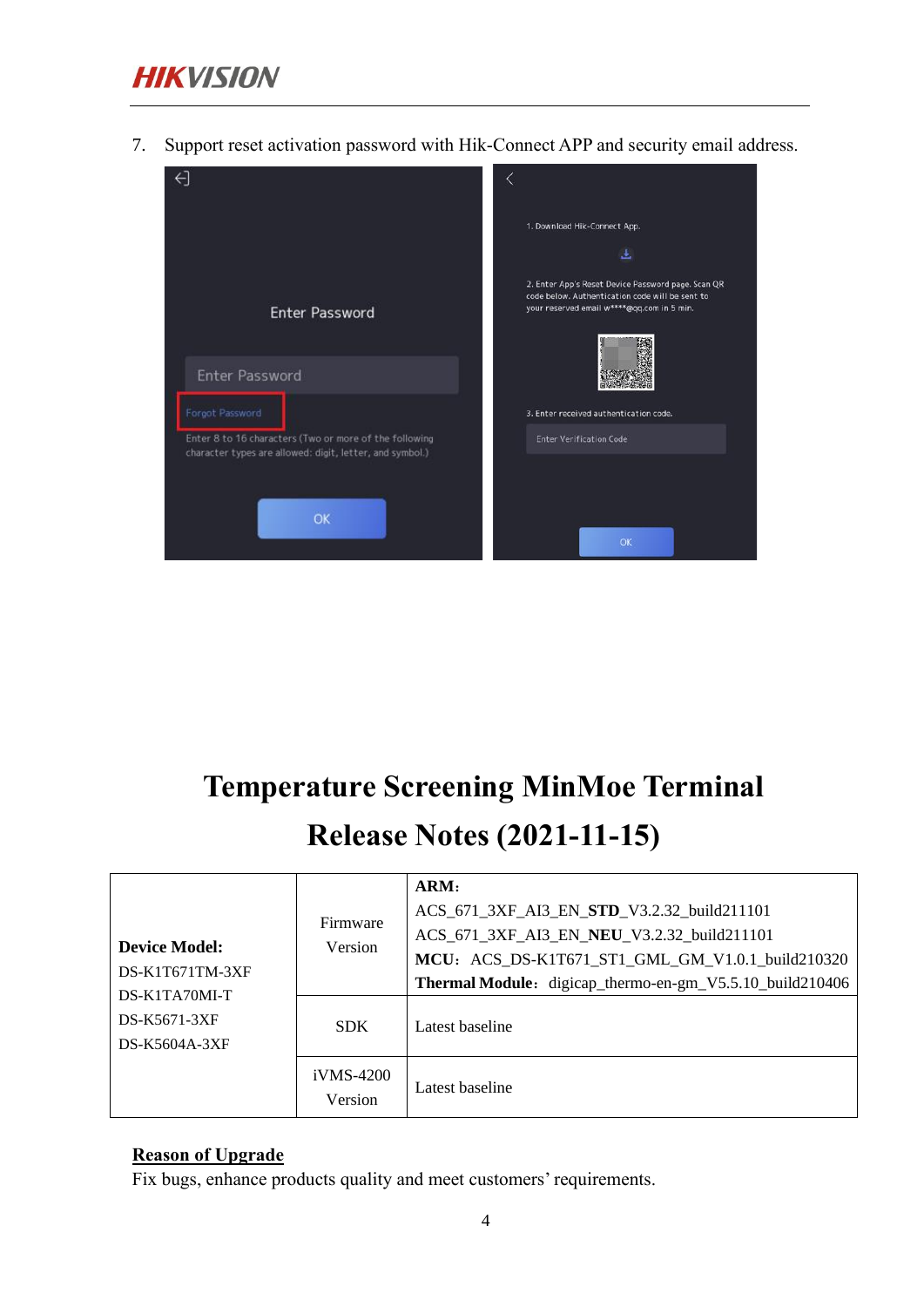#### **Modified Features**

- 1. when measuring temperature, the face must be detected after swiping the card, otherwise the verification failure will be prompted. The previous version did not detect the face after swiping the card, but directly displayed the highest temperature in the preview screen;
- 2. Fix the problem of inconsistency between the event time and the device time after the DST (daylight saving time) is enabled;
- 3. Fix the some bugs related to ISAPI protocol;

# **Temperature Screening MinMoe Terminal Release Notes (2021-06-28)**

| <b>Device Model:</b><br>$DS-K1T671TM-3XF$      | Firmware<br>Version    | ARM:<br>ACS_671_3XF_AI3_EN_STD_V3.2.32_build210610<br>ACS_671_3XF_AI3_EN_NEU_V3.2.32_build210610<br>MCU: ACS_DS-K1T671_ST1_GML_GM_V1.0.1_build210320<br>Thermal Module: digicap_thermo-en-gm_V5.5.10_build210406 |
|------------------------------------------------|------------------------|------------------------------------------------------------------------------------------------------------------------------------------------------------------------------------------------------------------|
| DS-K1TA70MI-T<br>DS-K5671-3XF<br>DS-K5604A-3XF | <b>SDK</b>             | Latest baseline                                                                                                                                                                                                  |
|                                                | $iVMS-4200$<br>Version | Latest baseline                                                                                                                                                                                                  |

#### **Reason of Upgrade**

Fix bugs, enhance products quality and meet customers' requirements.

#### **Modified Features**

- 4. Optimize the function of exporting data to U disk.
- 5. Optimize the working mechanism of supplement light

### **Temperature Screening MinMoe Terminal Release Notes (2021-04-02)**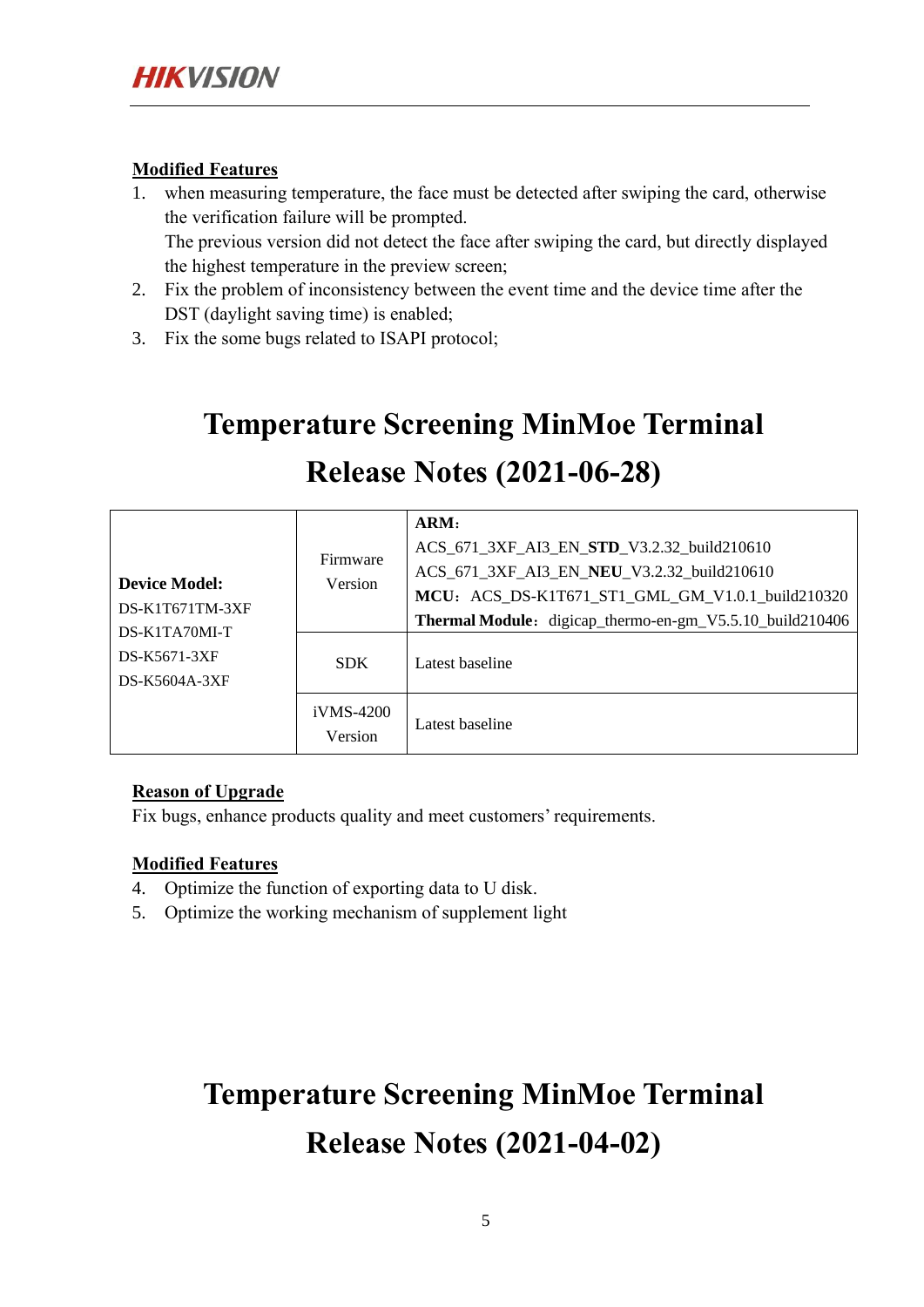|                                                |                      | ARM:<br>DS-K1T671TM-3XF, DS-K1TA70MI-T, DS-K5671-3XF/ZU:                                                                                                                                                 |
|------------------------------------------------|----------------------|----------------------------------------------------------------------------------------------------------------------------------------------------------------------------------------------------------|
| <b>Device Model:</b><br>$DS-K1T671TM-3XF$      | Firmware<br>Version  | ACS_671_3XF_AI3_EN_STD_V3.2.2_build210324<br>ACS_671_3XF_AI3_EN_NEU_V3.2.2_build210324<br>$DS-K5604A-3XF:$<br>ACS_5604A_3XF_AI3_EN_STD_V3.2.2_build210323<br>ACS_5604A_3XF_AI3_EN_NEU_V3.2.2_build210323 |
| DS-K1TA70MI-T<br>DS-K5671-3XF<br>DS-K5604A-3XF |                      | MCU: ACS_DS-K1T671_ST1_GML_GM_V1.0.1_build210320<br>Thermal Module: digicap_thermo-en-gm_V5.5.10_build210316                                                                                             |
|                                                | <b>SDK</b>           | Latest baseline                                                                                                                                                                                          |
|                                                | iVMS-4200<br>Version | Latest baseline                                                                                                                                                                                          |

#### **Reason of Upgrade**

New function for other 2 models: DS-K5671-3XF, DS-K5604A-3XF

#### **New Feature**

- 1. Support web interface to login and configure device from browser.
- 2. Support TTS (English only) self-defined audio prompt for verification (disabled in default).



3. Add device operation log query function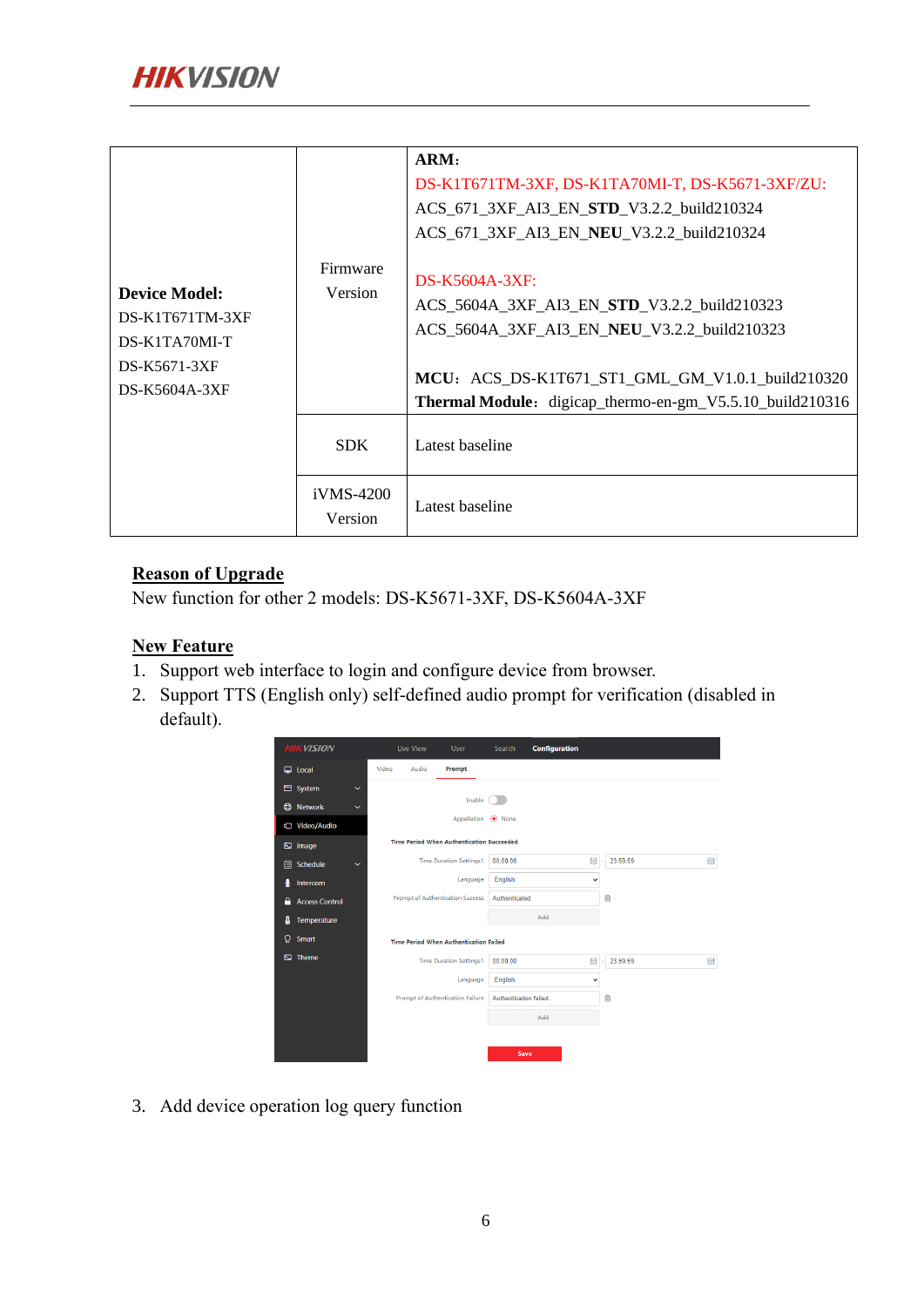

|                                             |    | Live View         |      | User                                      | Search            |              | <b>Configuration</b> |                                  |             |                    |                          |                       |
|---------------------------------------------|----|-------------------|------|-------------------------------------------|-------------------|--------------|----------------------|----------------------------------|-------------|--------------------|--------------------------|-----------------------|
| $\Box$ Local                                |    |                   |      | Upgrade & Maintenance<br><b>Log Query</b> |                   |              |                      |                                  |             |                    |                          |                       |
| <b>El</b> System<br>$\widehat{\phantom{a}}$ |    |                   |      |                                           |                   |              |                      |                                  |             |                    |                          |                       |
| <b>System Settings</b>                      |    | Major Type        |      | All Types                                 |                   | $\checkmark$ | Minor Type           | <b>All Types</b>                 | $\check{ }$ |                    |                          |                       |
| Maintenance                                 |    | <b>Start Time</b> |      | 2021-01-25 00:00:00                       |                   | Hill         | <b>End Time</b>      | 2021-01-25 23:59:59              | 冊           | <b>Search</b>      |                          |                       |
|                                             |    | No.               | Time |                                           | <b>Major Type</b> |              |                      | <b>Minor Type</b>                |             | <b>Channel No.</b> | <b>Local/Remote User</b> | <b>Remote Host IP</b> |
| <b>Security</b>                             | 01 |                   |      | 2021-01-25 14:05:53+08:00                 | Operation         |              |                      | Remote: Restore to Default Set - |             |                    | WEB                      | 10.9.96.43            |
| <b>User Management</b>                      | 02 |                   |      | 2021-01-25 14:09:37+08:00                 | Operation         |              |                      | Local: Delete Face Picture Data  | - 1         |                    | <b>UI</b>                | local                 |
| $\oplus$<br><b>Network</b><br>$\checkmark$  |    |                   |      |                                           |                   |              |                      |                                  |             |                    |                          |                       |
|                                             | 03 |                   |      | 2021-01-25 14:09:51+08:00                 | Information       |              |                      | Add Person Information           | ٠           |                    | UI                       | local                 |
| <b>¤</b> Video/Audio                        | 04 |                   |      | 2021-01-25 14:09:51+08:00                 | Information       |              |                      | Add Card                         | ٠           |                    | <b>UI</b>                | local                 |
| <b>EJ</b> Image                             | 05 |                   |      | 2021-01-25 14:09:51+08:00                 | Operation         |              |                      | Local: Face Picture Data Entry   | <b>A</b>    |                    | UI                       | local                 |
| <b>自</b> Schedule<br>$\checkmark$           | 06 |                   |      | 2021-01-25 14:09:51+08:00                 | Information       |              |                      | Add Fingerprint (By Employee I - |             |                    | <b>UI</b>                | local                 |
| $\Box$ Intercom                             | 07 |                   |      | 2021-01-25 14:09:58+08:00                 | Operation         |              |                      | <b>Enter Home Page</b>           | ٠           |                    | UI                       | local                 |
|                                             | 08 |                   |      | 2021-01-25 14:10:07+08:00                 | Operation         |              |                      | <b>Enter Home Page</b>           | ٠           |                    | <b>UI</b>                | local                 |
| <b>A</b> Access Control                     | 09 |                   |      | 2021-01-25 14:12:20+08:00                 | Operation         |              |                      | <b>Enter Home Page</b>           | ٠           |                    | UI                       | local                 |
| $\Box$ Smart                                | 10 |                   |      | 2021-01-25 14:29:51+08:00                 | Operation         |              |                      | <b>Enter Home Page</b>           | $\sim$      |                    | UI                       | local                 |
| Notice Publication                          |    |                   |      |                                           |                   |              |                      |                                  |             |                    |                          |                       |

4. Add ISAPI event monitoring upload (HTTP/HTTPS listening) function for integration

|                                         | Live View              | User                        | Search | <b>Configuration</b> |      |             |              |
|-----------------------------------------|------------------------|-----------------------------|--------|----------------------|------|-------------|--------------|
| $\Box$ Local                            | <b>Platform Access</b> | <b>HTTP Listening</b>       |        |                      |      |             |              |
| System<br>$\checkmark$                  | <b>Default</b>         |                             |        |                      |      |             |              |
| <b>D</b> Network<br>$\hat{\phantom{a}}$ |                        |                             |        |                      |      |             |              |
| <b>Basic Settings</b>                   | No.                    | Destination IP or Host Name |        | URL                  | Port | Protocol    |              |
| Advanced                                |                        | 0.0.0.0                     |        |                      | 80   | <b>HTTP</b> | $\checkmark$ |
|                                         | $\overline{2}$         | 0.0.0.0                     |        |                      | 80   | <b>HTTP</b> | $\checkmark$ |
| <b>¤</b> Video/Audio                    |                        |                             |        |                      |      |             |              |
| $\boxdot$ Image                         | Save                   |                             |        |                      |      |             |              |

5. Add simple mode (disabled in default), after enable, it will not display live view when verify face

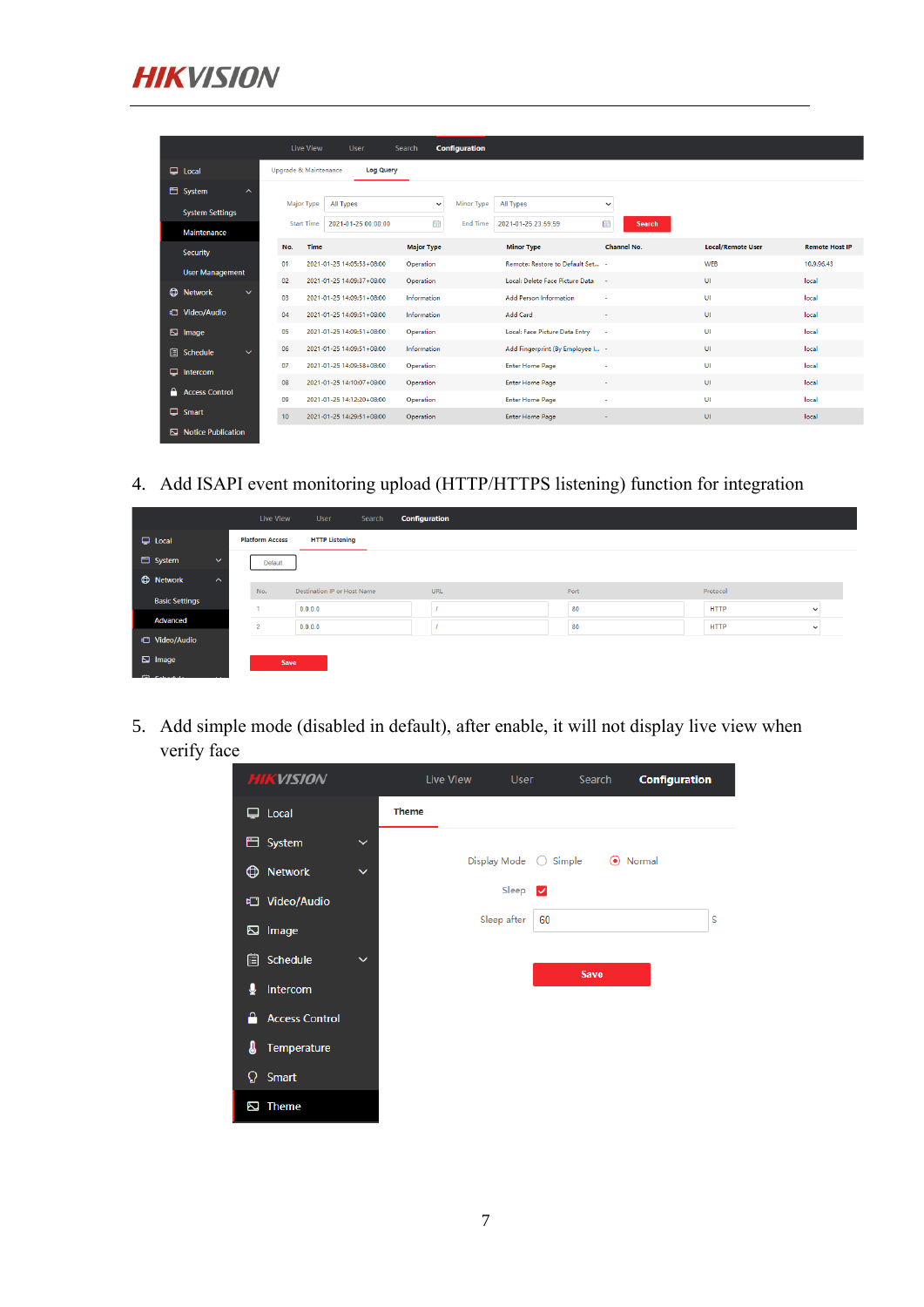6. Add privacy protection, customer can define the privacy related parameter, such as whether to display photo, name, ID number, temperature after verification, Event Storage Settings, Picture Uploading and Storage, Clear All Pictures in Device

| <b>HIKVISION</b>                  | <b>Live View</b><br><b>Configuration</b><br>User<br>Search                                                                                                                                                                                      |
|-----------------------------------|-------------------------------------------------------------------------------------------------------------------------------------------------------------------------------------------------------------------------------------------------|
| $\Box$ Local                      | <b>Authentication Settings</b><br><b>Linked Network Settings</b><br><b>RS-485</b><br><b>Card Authentication Settings</b><br>Door Parameters<br><b>Card Security</b><br><b>Wiegand Settings</b><br><b>Face Recognition Parameters</b><br>Privacy |
| $\Box$ System<br>$\checkmark$     |                                                                                                                                                                                                                                                 |
| <b>C</b> Network<br>$\checkmark$  | <b>Event Storage Settings</b>                                                                                                                                                                                                                   |
| t□ Video/Audio                    | <b>Event Storage Type</b><br>Overwriting<br>$\checkmark$                                                                                                                                                                                        |
| $\boxdot$ Image                   |                                                                                                                                                                                                                                                 |
| <b>图 Schedule</b><br>$\checkmark$ | Save                                                                                                                                                                                                                                            |
| ₹<br>Intercom                     | <b>Authentication Settings</b>                                                                                                                                                                                                                  |
| <b>Access Control</b>             | Display Authentication Result V Face Picture V Name V Employee ID V Temperature                                                                                                                                                                 |
| Temperature<br>₿                  |                                                                                                                                                                                                                                                 |
| <b>Q</b> Smart                    | Save                                                                                                                                                                                                                                            |
| $\boxdot$ Theme                   |                                                                                                                                                                                                                                                 |
|                                   | <b>Picture Uploading and Storage</b>                                                                                                                                                                                                            |
|                                   | Upload Captured Picture When Authenticating<br>œ                                                                                                                                                                                                |
|                                   | Save Captured Picture When Authenticating                                                                                                                                                                                                       |
|                                   | Save Registered Picture<br>. .                                                                                                                                                                                                                  |
|                                   | Upload Picture After Linked Capture                                                                                                                                                                                                             |
|                                   | Save Pictures After Linked Capture                                                                                                                                                                                                              |
|                                   | Upload Thermographic Picture<br>. .                                                                                                                                                                                                             |
|                                   | Save Thermographic Picture                                                                                                                                                                                                                      |
|                                   | Save                                                                                                                                                                                                                                            |
|                                   |                                                                                                                                                                                                                                                 |
|                                   | <b>Clear All Pictures in Device</b>                                                                                                                                                                                                             |
|                                   | Clear Registered Face Pictures                                                                                                                                                                                                                  |
|                                   | Clear Captured Pictures                                                                                                                                                                                                                         |
|                                   |                                                                                                                                                                                                                                                 |
|                                   | Clear                                                                                                                                                                                                                                           |

7. Support ISUP 5.0 to manage devices located in different network.

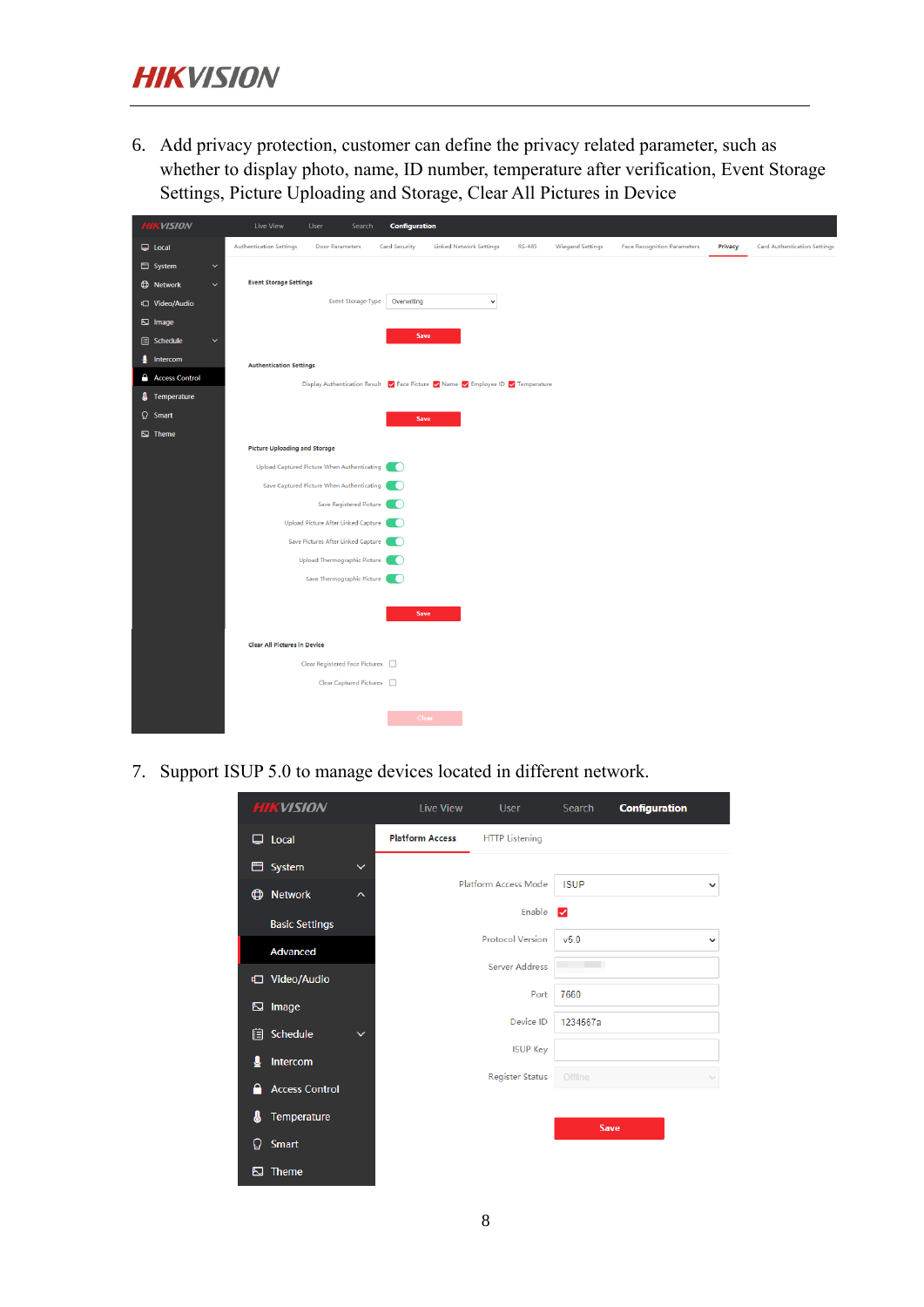8. Support PIN code only to open the door (disabled in default)

Note : PIN code should be configured from software, iVMS4200 already support, HikCentral Pro will support PIN code configuration in V2.1 expected to be released in June

| <b>Edit Person</b>                                                                              | <b>Terminal Auth. Mode</b>                |
|-------------------------------------------------------------------------------------------------|-------------------------------------------|
| Tel.<br>Validity Period (Access Control) 2021-01-21 00:00:00-2031-01-20 23:59:59<br>鬧<br>Extend | Single Credential $\left.\right>$<br>Type |
| Remark<br>$\sim$ Credential                                                                     | Card/Face ><br>Method                     |
| Card<br>Normal Card<br>FP.                                                                      | Select Auth. Method<br>Multiple Choices   |
|                                                                                                 | Face<br>Card                              |
| <b>MS4200</b><br><b>Access Control</b><br>٠<br>Access Group 642                                 | PWD                                       |
| PIN Code 6543<br>© Generate<br>Super User [                                                     | Cancel<br>OK                              |
| Extended Door Open Time                                                                         |                                           |

9. Support unbind device with hik-connect account on SADP tool, local UI and web

|   | <b>SADP</b>    |                                                  |        |              |                   |     |                                                                                             |     |                          |
|---|----------------|--------------------------------------------------|--------|--------------|-------------------|-----|---------------------------------------------------------------------------------------------|-----|--------------------------|
|   |                | Total number of online devices: $\vert 67 \vert$ |        | Unbind       | Refresh<br>Export |     |                                                                                             |     |                          |
|   | $\blacksquare$ | $\blacktriangle$   Device Type                   | Status | IPv4 Address | Port              |     | Enhanced SDK Service Port   Software Version   IPv4 Gateway   HTTP Port   Device Serial No. |     |                          |
| ☑ | 064            | DS-K1T671MF                                      | Active | 10.9.96.50   | 8000              | N/A | V3.2.0build 2101 10.9.96.254                                                                | -80 | DS-K1T671MF20210107V0302 |

|                                   | Live View<br><b>Configuration</b><br>User<br>Search                                            | $\overline{?}$<br><b>System Maintenance</b> |
|-----------------------------------|------------------------------------------------------------------------------------------------|---------------------------------------------|
| $\Box$ Local                      | <b>Upgrade &amp; Maintenance</b><br>Log Query                                                  |                                             |
| System<br>$\sim$                  | <b>System Information</b>                                                                      |                                             |
| <b>System Settings</b>            | Reboot                                                                                         |                                             |
| Maintenance                       | Capacity<br>Reboot the device.<br>Reboot                                                       |                                             |
| <b>Security</b>                   | <b>Restore Parameters</b>                                                                      |                                             |
| <b>User Management</b>            | Device Upgrade<br>Reset all the parameters, except the IP parameter<br><b>Default</b>          |                                             |
| <b>CD</b> Network<br>$\checkmark$ | Restore all parameters to default settings.<br><b>Restore All</b><br><b>Unlink APP Account</b> |                                             |
| <b>¤</b> Video/Audio              | Unlink from Hik-connect account.<br><b>Unlink APP Account</b>                                  |                                             |
| $\boxdot$ Image                   | <b>Export</b>                                                                                  | <b>Restore to Factory Settings</b>          |
| <b>自 Schedule</b><br>$\checkmark$ | Device Parameters v<br>Export                                                                  |                                             |
| $\Box$ Intercom                   |                                                                                                | <b>Restore to Default Settings</b>          |
| Α<br><b>Access Control</b>        | <b>Import Config File</b>                                                                      |                                             |
| $\Box$ Smart                      | <b>n</b><br>Device Parameters v<br>Impo<br>Reboot                                              |                                             |
| Notice Publication                | <b>Upgrade</b>                                                                                 |                                             |
|                                   | n<br>Controller<br>$\checkmark$<br>Upgra                                                       |                                             |
|                                   | Note: The upgrading process will be 1 to 10 minutes, please don't di-                          |                                             |

10. Add help interface to check module version for technical support (long press for 3s)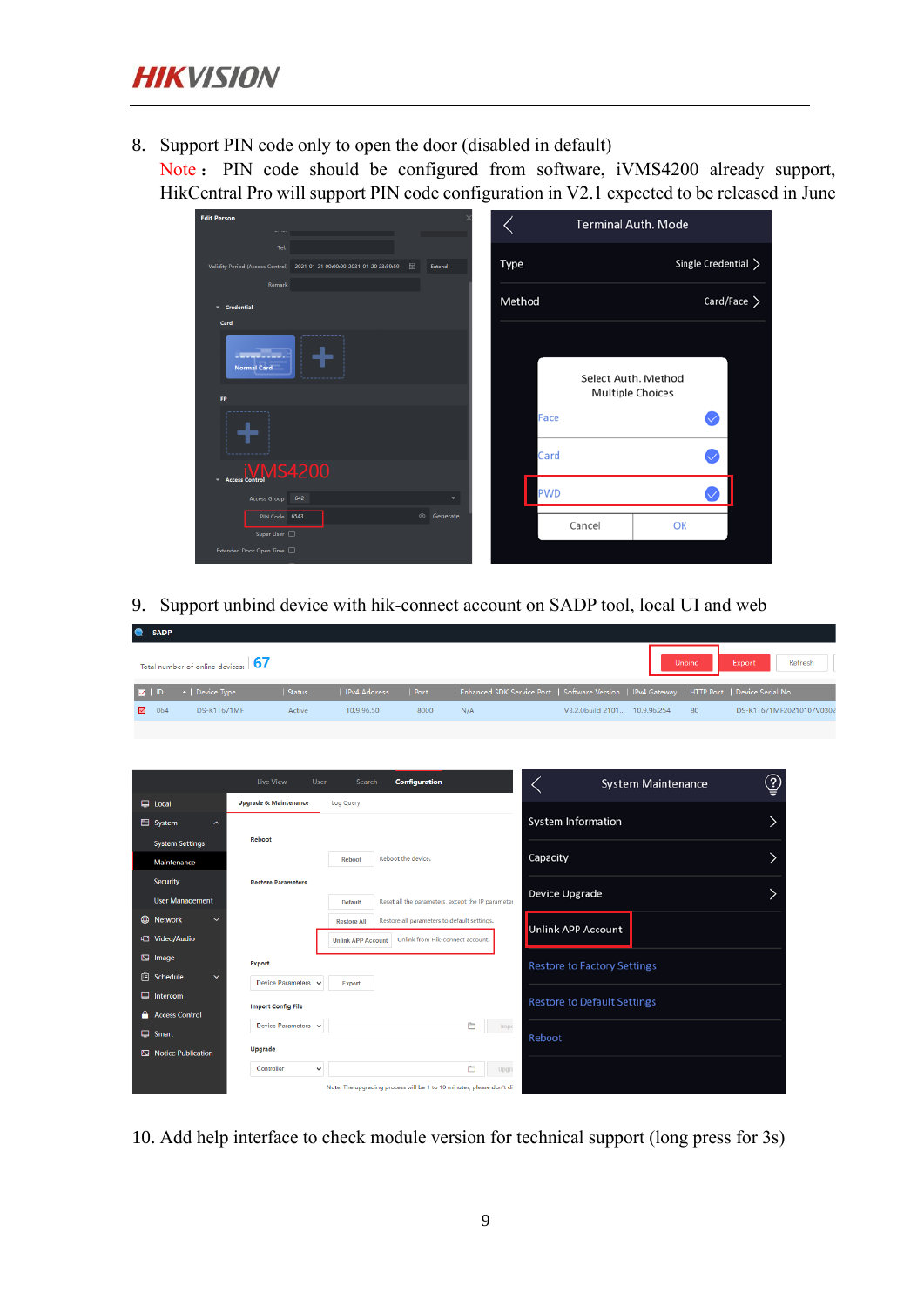

| <b>System Maintenance</b>          |  |                   | Help           |
|------------------------------------|--|-------------------|----------------|
|                                    |  | dsp_svnVersion    | 311837         |
| <b>System Information</b>          |  | dsp buildData     | 2021-01-07     |
| Capacity                           |  | dsp_buildTime     | 15:32:13       |
| Device Upgrade                     |  | dsp_platForm      | A13            |
|                                    |  | dsp_comVersion    | V2.5.0         |
| <b>Unlink APP Account</b>          |  | engine_mVersion   | $\overline{2}$ |
| <b>Restore to Factory Settings</b> |  | engine_subVersion | $\circ$        |

11. Add audio prompt 'The door is open' when open door on iVMS4200, HikCentral Pro, Hik-Connect App, and device UI will show prompt



#### **Modified Features**

- 6. Upgrade face and mask algorithm. Improve the speed and accuracy of face and dark mask recognition.
- 7. Hik-Connect function is disabled in default for privacy protection, if customer want to manage device from App, please turn on manually in the web.

| <b>HIKVISION</b>               | Live View                               | <b>User</b>            | <b>Search</b>             | <b>Configuration</b>                                                                                                    |        |
|--------------------------------|-----------------------------------------|------------------------|---------------------------|-------------------------------------------------------------------------------------------------------------------------|--------|
| Local<br>▭                     | <b>Platform Access</b>                  | <b>HTTP Listening</b>  |                           |                                                                                                                         |        |
| System<br>⊟<br>$\checkmark$    |                                         |                        |                           |                                                                                                                         |        |
| ₾<br><b>Network</b><br>∼       |                                         | Platform Access Mode   | <b>Hik-Connect</b>        | $\checkmark$                                                                                                            |        |
| <b>Basic Settings</b>          |                                         | Enable                 |                           |                                                                                                                         |        |
| <b>Advanced</b>                |                                         | <b>Server Address</b>  | litedev.sgp.ezvizlife.com |                                                                                                                         | Custom |
| □ Video/Audio                  |                                         | <b>Register Status</b> | Offline                   |                                                                                                                         |        |
| Image<br>▧                     | <b>Stream Encryption/Encryption Key</b> |                        | ------                    | $\rightarrow$                                                                                                           |        |
| Schedule<br>眉<br>$\checkmark$  |                                         |                        |                           | 6 to 12 letters (a to z, A to Z) or numbers<br>(0 to 9), case sensitive. You are<br>recommended to use a combination of |        |
| Intercom                       |                                         |                        |                           | no less than 8 letters or numbers.                                                                                      |        |
| <b>Access Control</b>          |                                         |                        | Save                      |                                                                                                                         |        |
| <b>Smart</b>                   |                                         |                        |                           |                                                                                                                         |        |
| <b>Notice Publication</b><br>⊠ |                                         |                        |                           |                                                                                                                         |        |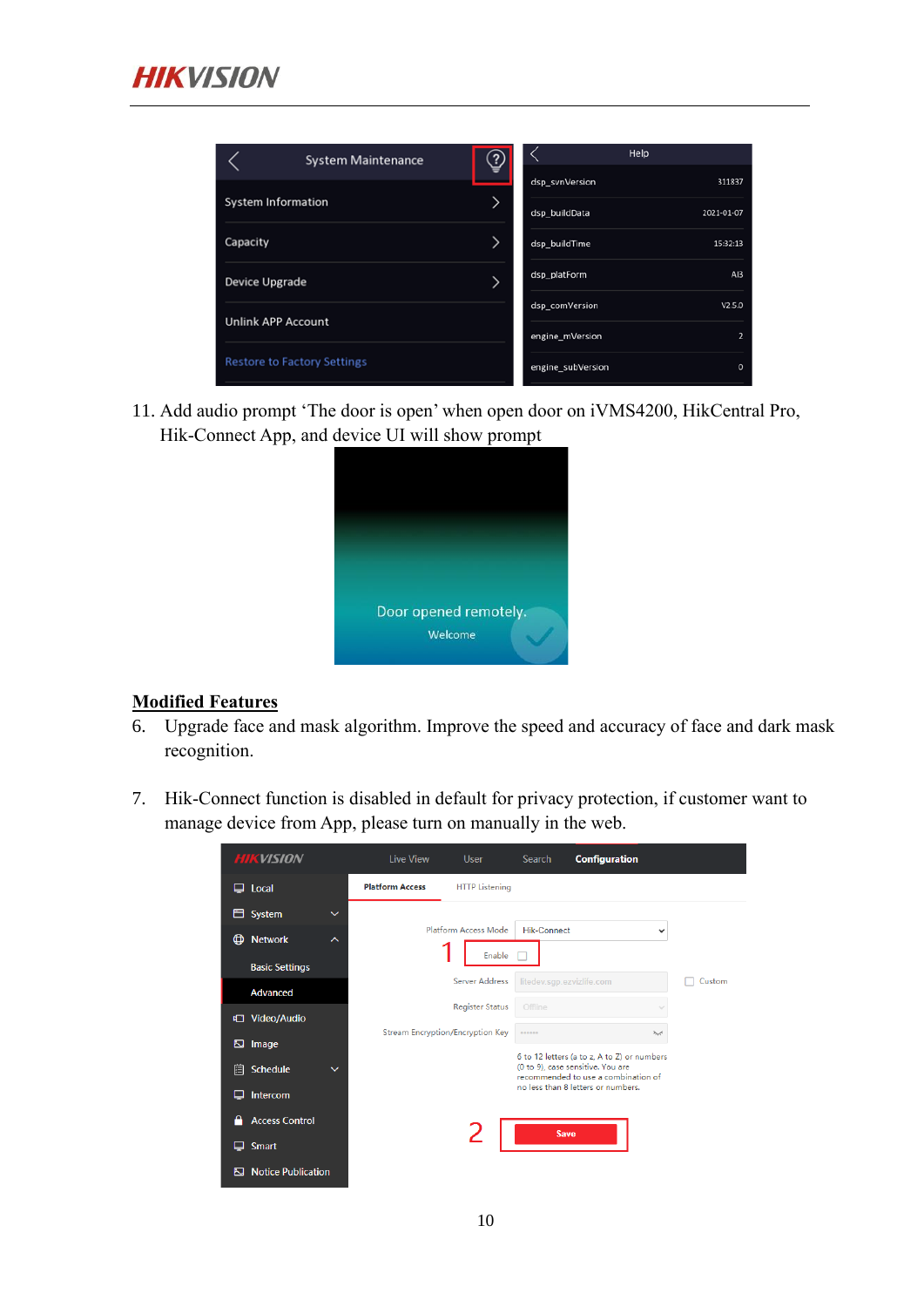8. Black body parameters are deleted from device UI and move to web interface (DS-K1TA70MI-T doesn't support black body function)



9. Event search function is deleted from device UI and move to web interface.

| <b>HIKVISION</b>         | <b>Live View</b>                         | User | <b>Search</b>  | Configuration |                                                                   |                                                     |                           | <b>2</b> admin | $0$ Help     | $\mathsf{P}$ Logout |
|--------------------------|------------------------------------------|------|----------------|---------------|-------------------------------------------------------------------|-----------------------------------------------------|---------------------------|----------------|--------------|---------------------|
| Person ID                | Person ID                                |      | Name           | Card No.      |                                                                   | <b>Traffic Event Type</b>                           | Time                      |                | Operation    |                     |
|                          |                                          |      | ä,             |               |                                                                   | Local: Login                                        | 2021-04-07 10:15:41 08:00 |                | $\mathbf{r}$ |                     |
|                          |                                          |      | $\overline{a}$ |               |                                                                   | Device Powering On                                  | 2021-04-07 10:17:01 08:00 |                | $\sim$       |                     |
| Name                     |                                          |      | i,             |               |                                                                   | Door Locked                                         | 2021-04-07 10:17:02 08:00 |                | ×            |                     |
|                          |                                          |      |                |               |                                                                   | Local: Login                                        | 2021-04-07 10:30:09 08:00 |                | $\sim$       |                     |
| Card No.                 |                                          |      | $\overline{a}$ |               |                                                                   | Remote Login                                        | 2021-04-07 10:34:25 08:00 |                | ۰.           |                     |
|                          |                                          |      |                |               |                                                                   | Remote: Manual Time Sync  2021-04-07 10:34:25 08:00 |                           |                | $\epsilon$   |                     |
| <b>Start Time</b>        |                                          |      |                |               |                                                                   | Remote: Arm                                         | 2021-04-07 10:35:41 08:00 |                | $\sim$       |                     |
| 圖<br>2021-04-07 00:00:00 |                                          |      | ٠              |               |                                                                   | Local: Login                                        | 2021-04-07 10:35:48 08:00 |                | $\mathbf{r}$ |                     |
| <b>End Time</b>          |                                          |      | ä,             |               |                                                                   | Remote Login                                        | 2021-04-07 10:36:31 08:00 |                | ×            |                     |
| 圖<br>2021-04-07 23:59:59 |                                          |      |                |               |                                                                   | Remote: Logout                                      | 2021-04-07 10:36:31 08:00 |                | $\sim$       |                     |
|                          |                                          |      | ł,             |               |                                                                   | Remote Login                                        | 2021-04-07 10:36:33 08:00 |                | ×            |                     |
|                          |                                          |      | ٠              |               |                                                                   | Remote Login                                        | 2021-04-07 13:46:39 08:00 |                | $\sim$       |                     |
|                          |                                          |      |                |               |                                                                   |                                                     |                           |                |              |                     |
|                          |                                          |      |                |               |                                                                   |                                                     |                           |                |              |                     |
|                          |                                          |      |                |               |                                                                   |                                                     |                           |                |              |                     |
|                          |                                          |      |                |               |                                                                   |                                                     |                           |                |              |                     |
|                          | Total 12 Items Items per Page 24 v Items |      |                |               |                                                                   |                                                     | Prev Page                 | Next Page      | Go to        | Page Go to          |
| Search                   |                                          |      |                |               | @2021 Hikvision Digital Technology Co., Ltd. All Rights Reserved. |                                                     |                           |                |              |                     |

10. DNS can be configured from device UI in menu→Comm.-->Wired Network